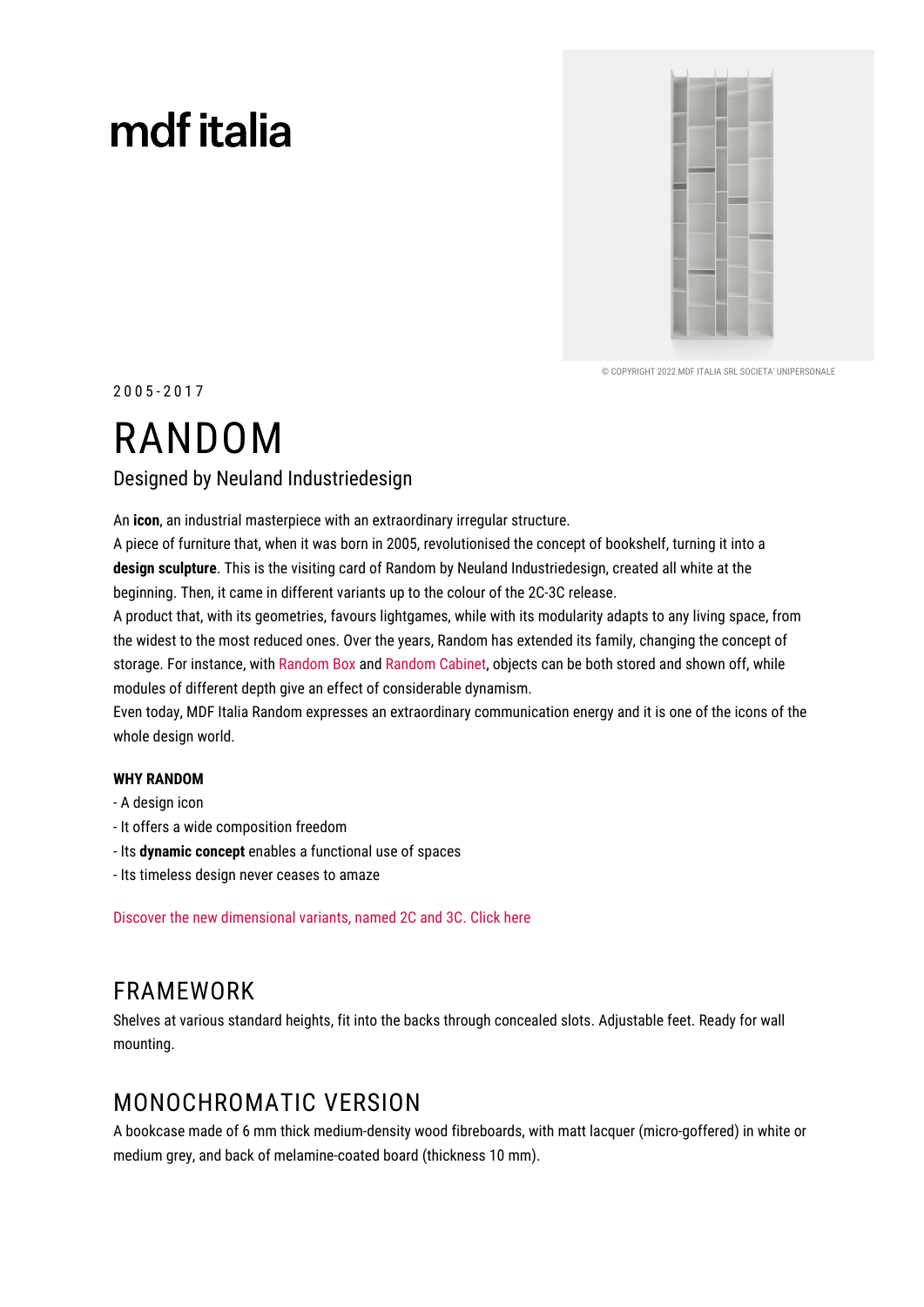#### **RANDOM**



L81.6 D25 H217 cm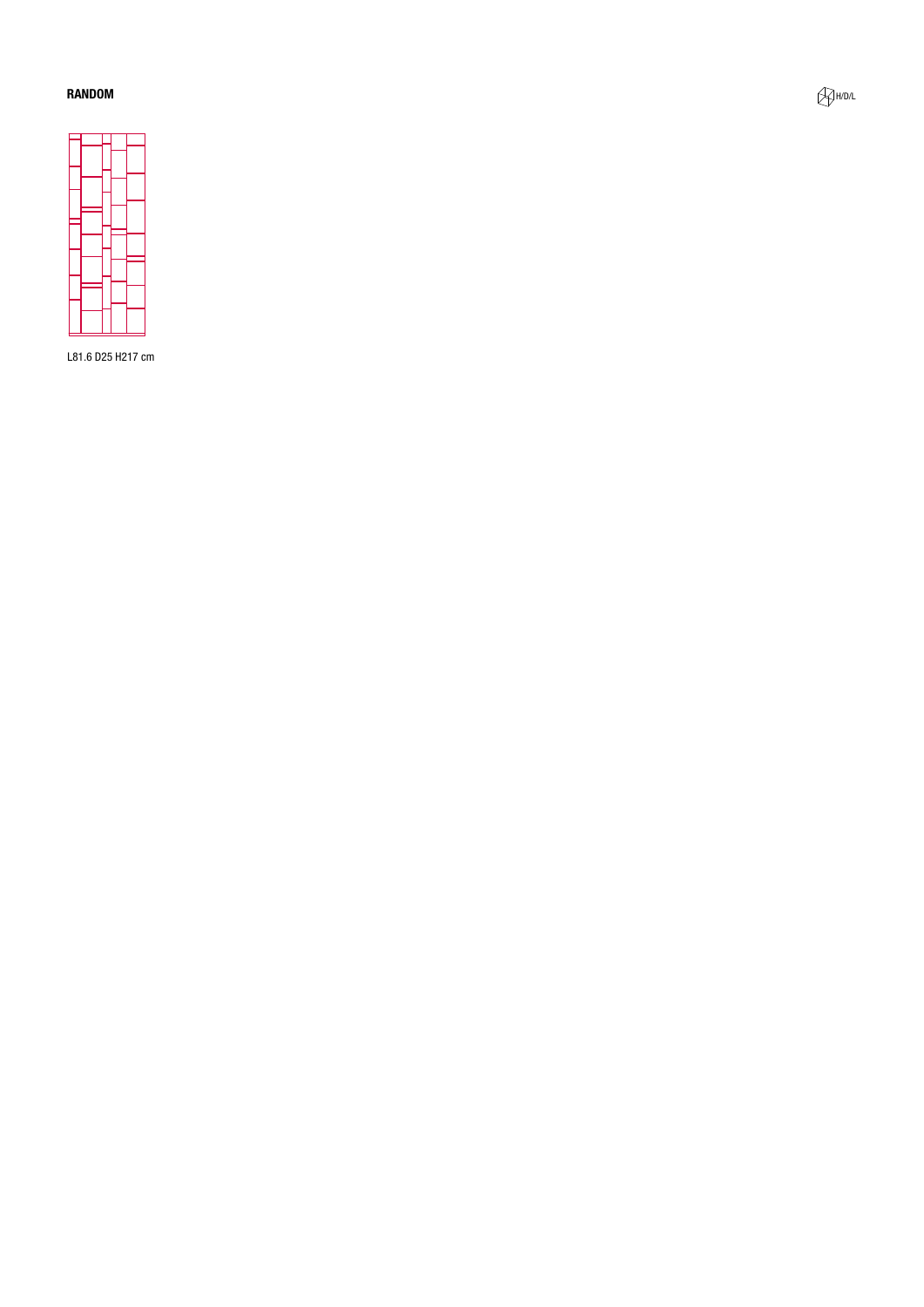## Finishing

The number in the dot corresponds to the number of colour/material finish.

Here below, in the section FINISH OPTIONS, please note all the colours of the materials used for this product.

## **BOOKCASE**

### Structure



Monochromatic